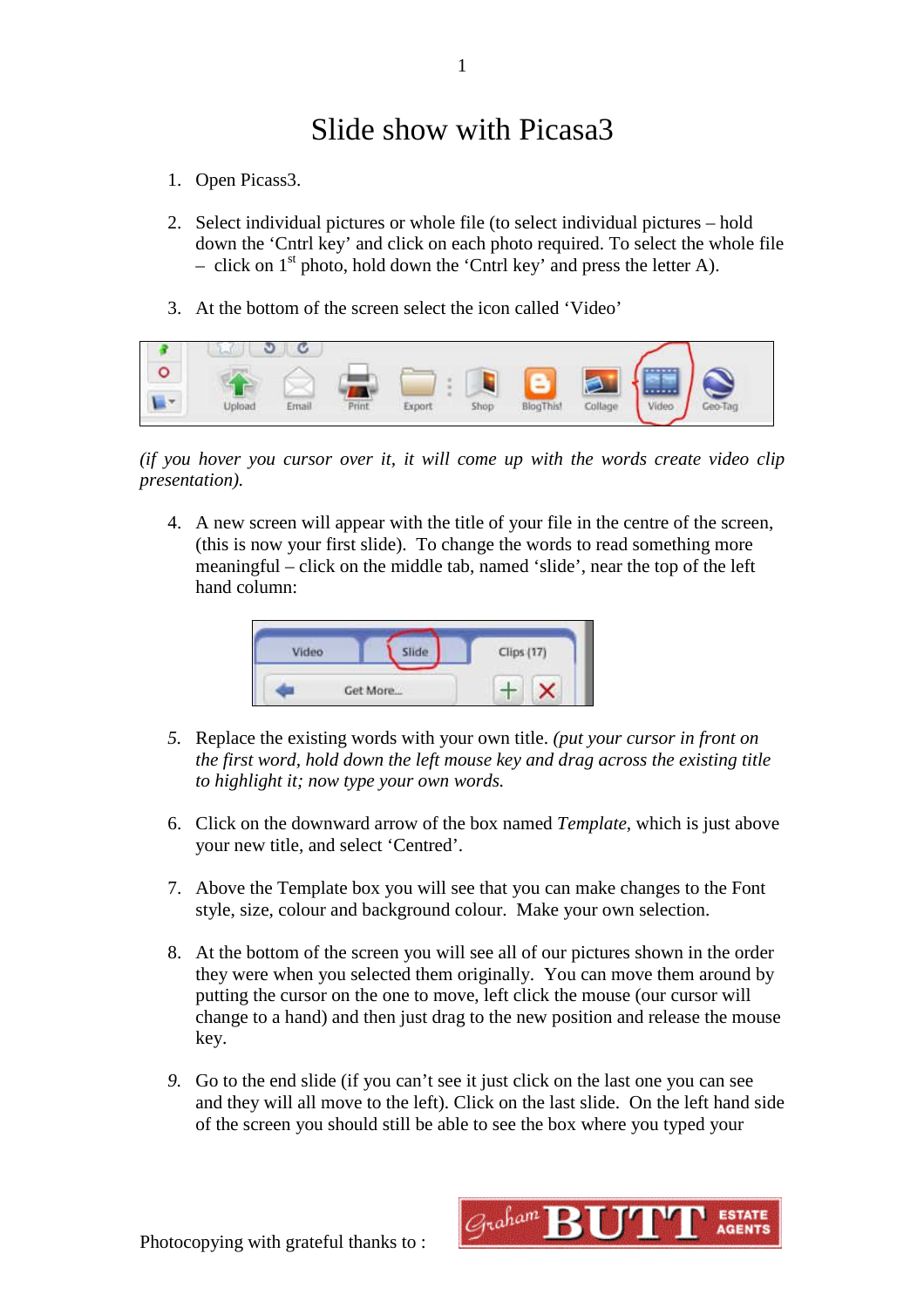slideshow title. It will now be blank. Click on the box and type '*The end'* and make sure the box above still says 'Centred'

*10.* Once again click on the last slide. Then click on the icon to the left of your title slide:



- *11. When you hover your cursor over it the following words appear 'Add a New Text Slide'*
- *12.* A new last slide will appear. If it has the word 'Text' in the middle then delete it from the box on the left hand side. It is also a good idea, cosmetically, to change the colour of this slide to make it the same as your Title Slide *(see 7).*
- *13. (I also quite like to put a blank slide at the beginning of the show)*

**Now to add some sound.** As a rough guide to calculate the length of the music against the number of slides I usually base it on 10 slides per minute. That gives 6 seconds on each slide. Therefore if you select a favourite piece of music that is 3mins.50secs. long then it would fit nicely with 35 slides.

The Picasa program will adjust the fine details when you select 'fit photos into audio'. *Tip: to find the duration of a piece of music, right click on the mp3 or wav file and go to 'Properties then 'Details' where you will see it shown under 'Length'.* 

1. To add your music click on the 'Load' button at the top:



- 2. Select your music file and press 'open'. You will see the title of the track and the duration at the top.
- *3.* Click on the first (of three) tab(s) called 'Video' at the top left corner of the screen and under the 'options' tag select '*fit photos into audio'* then select *'Disolve'*
- 4. Under the 'Transitions' tag. Leave the 'slide duration' as is. This will automatically adjust to the length of music.
- 5. Adjust the 'overlap' slider to your own requirements. (suggest 80% for this tutorial).